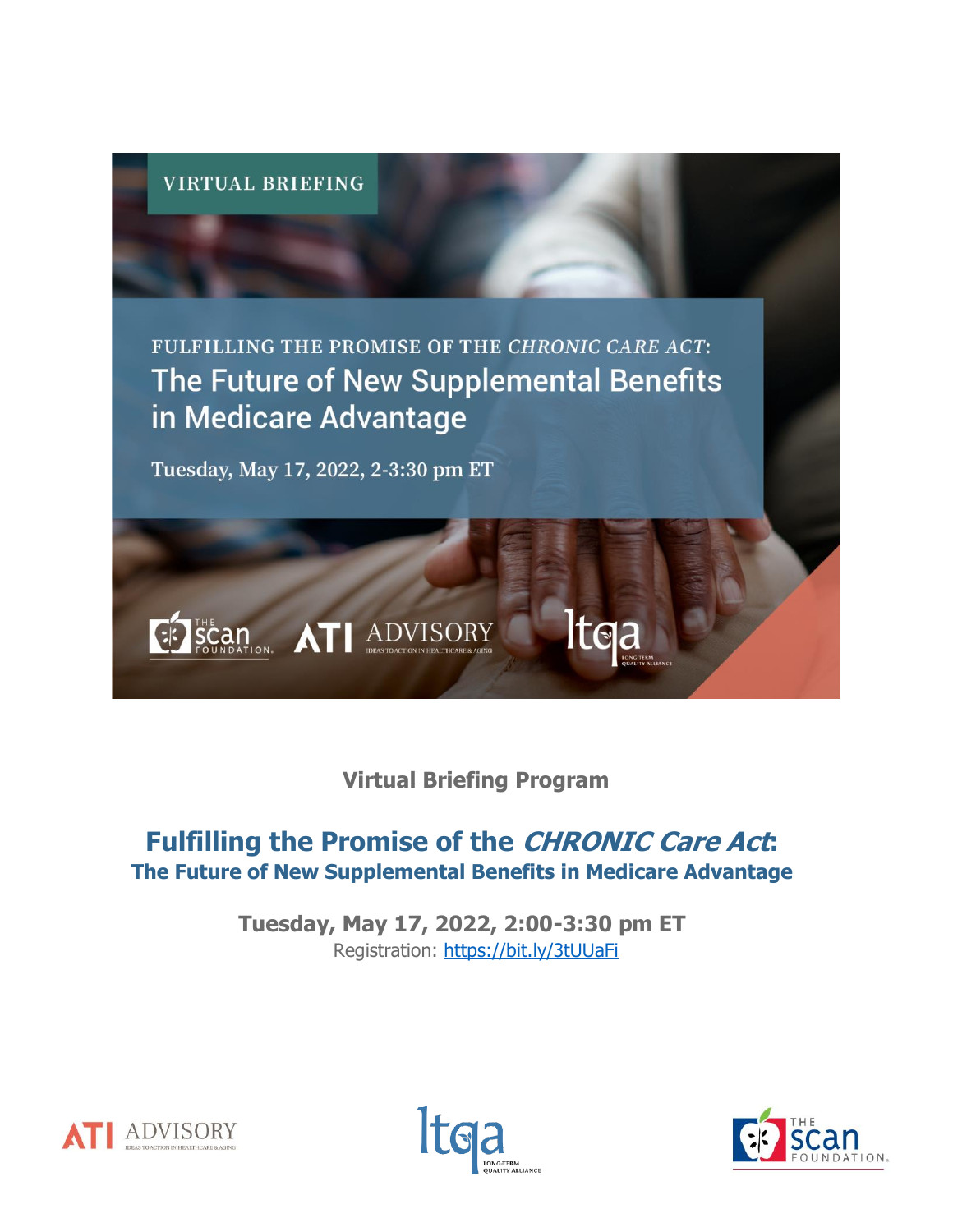## **BACKGROUND**

Signed into law in 2018, the *CHRONIC Care Act* updated fundamental principles of the Medicare program, notably allowing coverage of non-primarily health related benefits and significant flexibility to meet individual needs of Medicare Advantage (MA) beneficiaries.

Since 2018, LTQA and ATI Advisory, with support from The SCAN Foundation, have been at the forefront of thought leadership and research on new, non-medical supplemental benefits in MA [\(view our resources here\)](https://atiadvisory.com/advancing-non-medical-supplemental-benefits-in-medicare-advantage/). Building on this extensive body of work, guided by expert stakeholders, LTQA and ATI Advisory have developed new policy recommendations for Congress outlined in our latest policy report, "[Fulfilling the](https://atiadvisory.com/wp-content/uploads/2022/05/Fulfilling-the-Promise-of-the-CHRONIC-Care-Act-Policy-Recommendations.pdf)  Promise of the *CHRONIC Care Act*: Policy Recommendations for Congress to Advance [New Supplemental Benefits in Medicare Advantage](https://atiadvisory.com/wp-content/uploads/2022/05/Fulfilling-the-Promise-of-the-CHRONIC-Care-Act-Policy-Recommendations.pdf)."

In 2022, we see offerings of non-medical supplemental benefits in MA increasing across the country, with plans becoming better equipped to design and implement these benefits. As these benefits become more widely available, now is an important time to reflect on whether we are meeting the promise of the *CHRONIC Care Act* and how we can continue to strengthen and modernize Medicare.

This briefing marks the launch of our latest policy recommendations for Congress and serves as an important public gathering of influential stakeholders from across the LTSS spectrum to discuss the future of non-medical benefits in Medicare Advantage.

Supported by a grant from The SCAN Foundation – advancing a coordinated and easily navigated system of high-quality services for older adults that preserve dignity and independence. For more information, visi[t www.TheSCANFoundation.org.](http://www.thescanfoundation.org/)





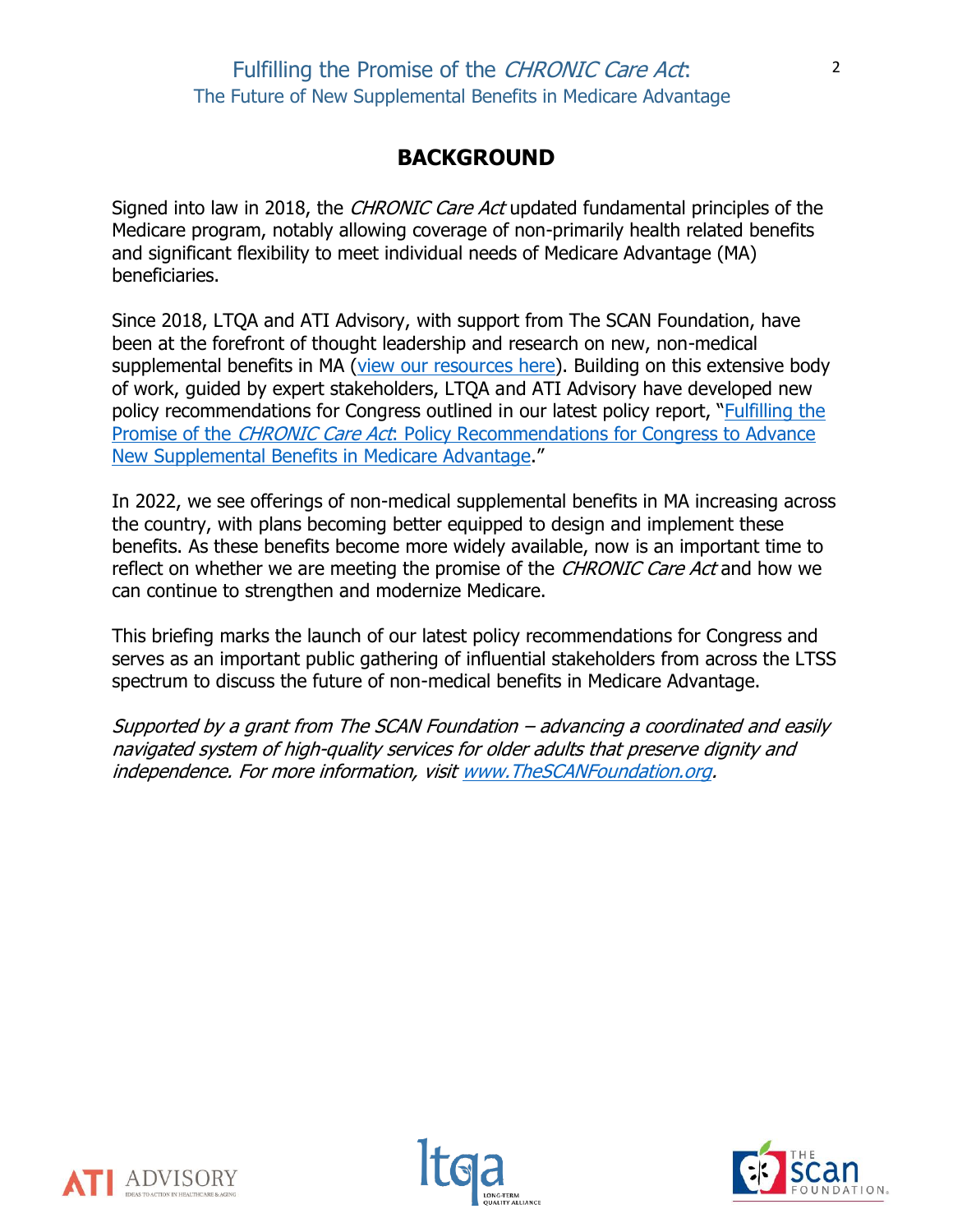## **AGENDA**

### **Welcome**

❖ Mary Kaschak, CEO, Long-Term Quality Alliance (LTQA)

## **Introductory Remarks from The SCAN Foundation**

❖ Kali Peterson, Program Officer, The SCAN Foundation

## **View from the Administration**

❖ Dr. Meena Seshamani, Director of Center for Medicare, Centers for Medicare and Medicaid Services (CMS)

## **The Future of New Supplemental Benefits in Medicare Advantage: Research Findings and Policy Recommendations for Congress**

❖ Mary Kaschak, LTQA

## **Panel Discussion**

- ❖ Tyler Cromer, Principal, ATI Advisory
- ❖ Kelly Cronin, Deputy Administrator, Innovation and Partnership, Administration for Community Living (ACL)
- ❖ Christine Aguiar Lynch, Vice President of Medicare and MLTSS Policy, Association for Community Affiliated Plans (ACAP)
- ❖ Marc Cohen, Co-Director, LeadingAge LTSS Center @UMass Boston

## **Keynote Address**

- ❖ Colleen Ramsey Nguyen, Senior Health Policy Advisor, Office of Senator Mark **Warner**
- ❖ Video Remarks from Senator Mark Warner

## **Closing Remarks and Call to Action**





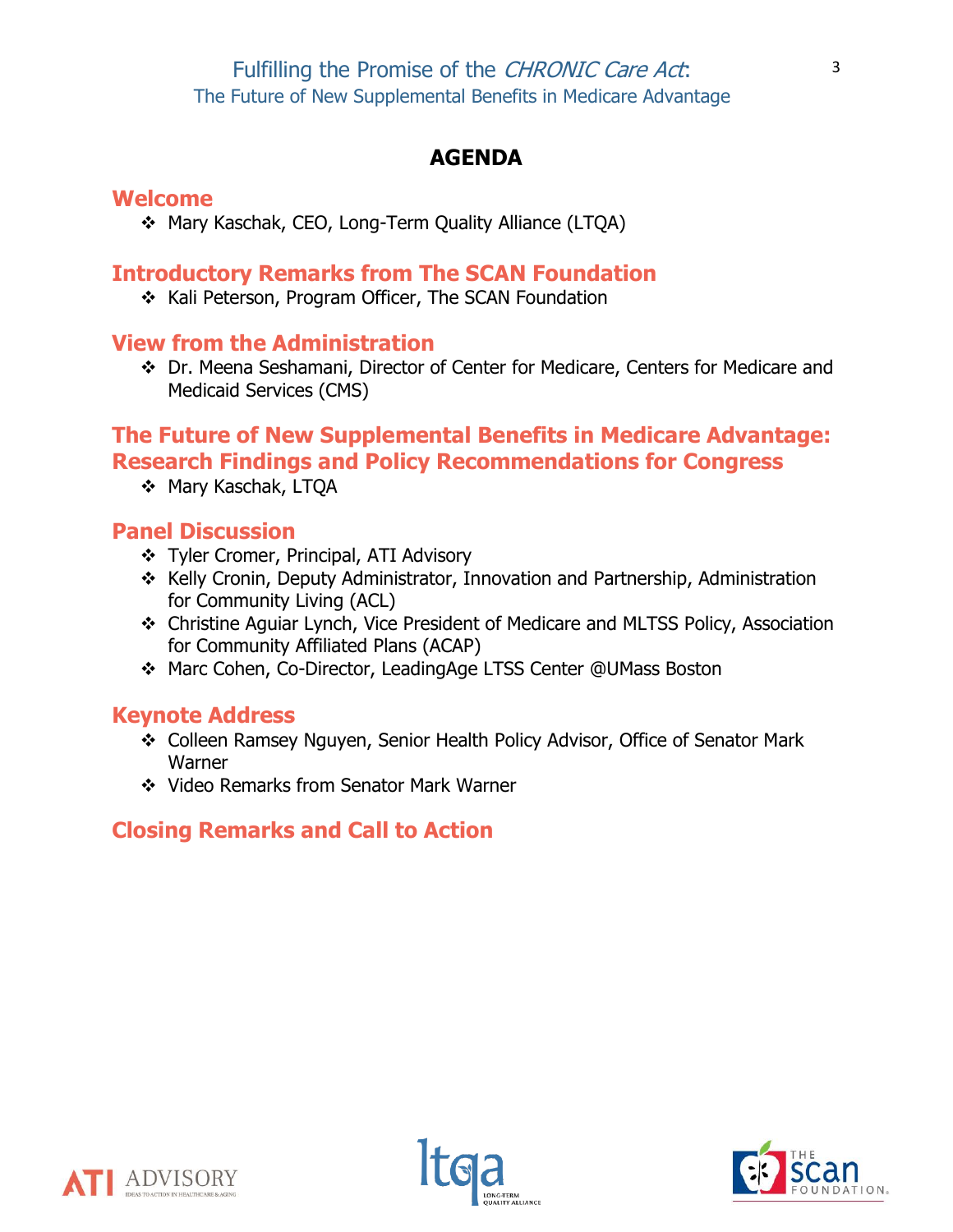#### **SPEAKER AND PANELIST BIOGRAPHIES**



### **Meena Seshamani, MD, PHD Director of Center for Medicare, CMS**

Meena Seshamani, MD, PhD is an accomplished, strategic leader with a deep understanding of health economics and a heart-felt commitment to outstanding patient care. Her diverse background as a health care executive, health economist, physician and health policy expert has given her a unique perspective on how health policy impacts the real lives of patients. She most recently served as Vice President of Clinical Care Transformation at MedStar Health, where she conceptualized, designed, and implemented population health and value-based care

initiatives and served on the senior leadership of the 10 hospital, 300+ outpatient care site health system. The care models and service lines under her leadership, including community health, geriatrics, and palliative care, have been nationally recognized by the Institute for Healthcare Improvement and others. She also cared for patients as an Assistant Professor of Otolaryngology-Head and Neck Surgery at the Georgetown University School of Medicine.

Dr. Seshamani also brings decades of policy experience to her role, including recently serving on the leadership of the Biden-Harris Transition HHS Agency Review Team. Prior to MedStar Health, she was Director of the Office of Health Reform at the US Department of Health and Human Services, where she drove strategy and led implementation of the Affordable Care Act across the Department, including coverage policy, delivery system reform, and public health policy. She received her B.A. with Honors in Business Economics from Brown University, her M.D. from the University of Pennsylvania School of Medicine, and her Ph.D. in Health Economics from the University of Oxford, where she was a Marshall Scholar. She completed her residency training in Otolaryngology-Head and Neck Surgery at the Johns Hopkins University School of Medicine, and practiced as a head and neck surgeon at Kaiser Permanente in San Francisco.





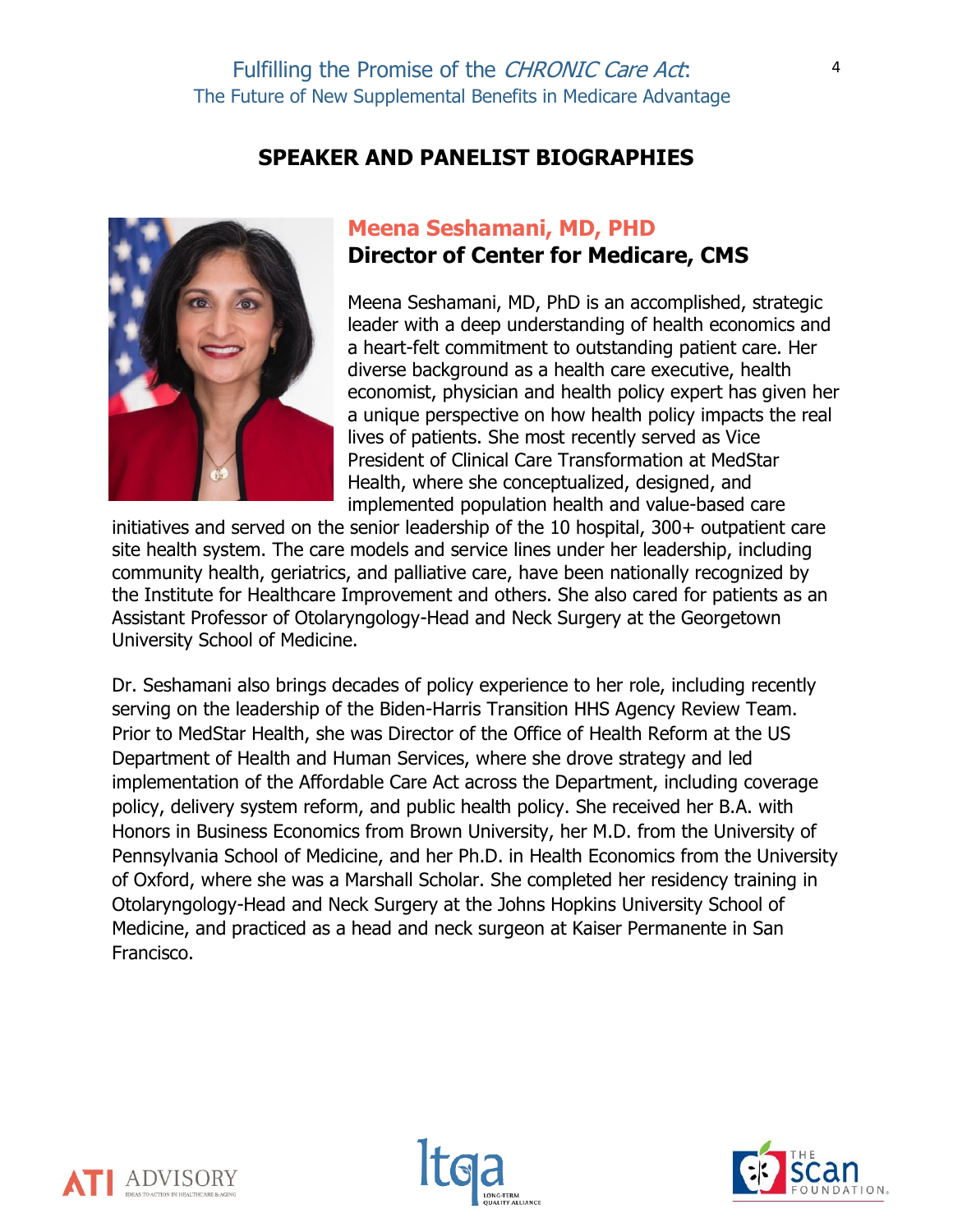

## **Mark R. Warner, JD US Senator, Commonwealth of Virginia**

Senator Warner was elected to the U.S. Senate in November 2008 and reelected to a third term in November 2020. He serves on the Senate Finance, Banking, Budget, and Rules Committees as well as the Select Committee on Intelligence, where he is the Chairman. During his time in the Senate, Senator Warner has established himself as a bipartisan leader who works across the aisle to ensure that Virginians are able to count on their government when they need it the most.

Throughout the COVID-19 crisis, Senator Warner

effectively worked to grease the wheels of Congress, lending his strong support to numerous relief bills and leading negotiations between Democrats and Republicans that resulted in the passage of the December 2020 emergency relief legislation.

Senator Warner has also been recognized as a national leader in fighting for families, hardworking Virginians, and our military men and women. He has successfully championed various bipartisan efforts to invest in our nation's infrastructure, create good-paying jobs, address abuses by private military housing companies, boost American competition and innovation, reduce the maintenance backlog at our National Parks, and promote economic equity among historically disadvantaged groups and communities.



### **Colleen Nguyen, MPP**

## **Senior Health Policy Advisor, Office of Senator Mark Warner**

Colleen Nguyen currently serves as Sen. Mark Warner's (D-VA) Senior Health Policy Advisor. Colleen has over a decade of experience on Capitol Hill previously serving as Congressman Ami Bera's (D-CA) as Senior Health Policy Advisor and Congresswoman Kathleen Rice (D-NY) as Legislative Director. Colleen also held a variety of roles

with former Congressman Steve Israel (D-NY), notably serving as Senior Legislative Assistant. Colleen received her bachelor's degree from Cornell University and her Master's in Public Policy from Georgetown University.





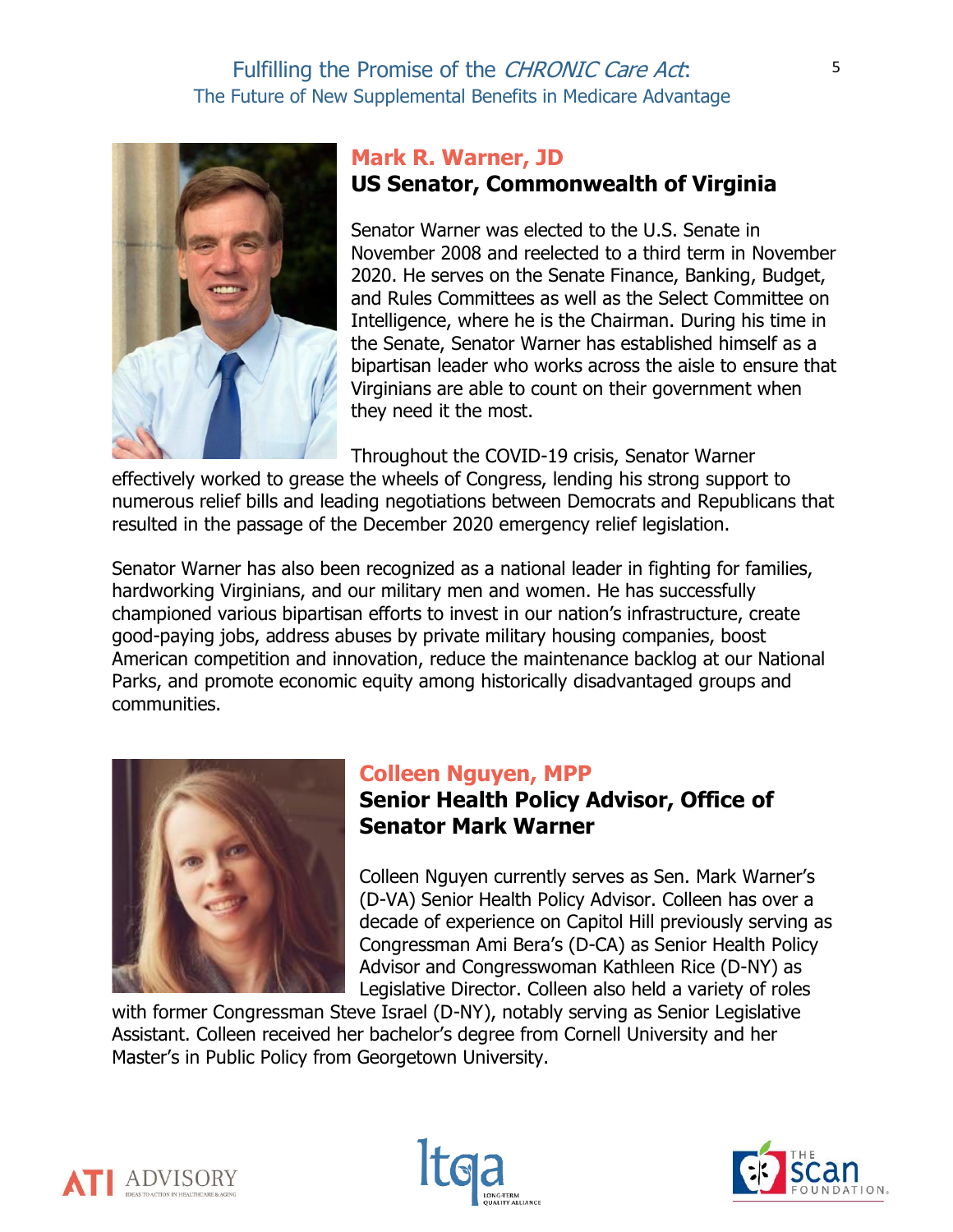

#### **Kelly Cronin, MPH, MS**

**Deputy Administrator, Center for Innovation and Partnership Administration for Community Living, U.S. Department of Health and Human Services**

Kelly Cronin serves as Deputy Administrator and Director of the Center for Innovation and Partnership at HHS' Administration for Community Living. She has been with the HHS since 2001, in a variety of roles at the FDA, CMS and the Office of the National Coordinator for Health IT, which she helped establish as its first employee. For several years, she coordinated health IT programs and policies with health care payment and delivery system reform. In her current role, she oversees programs to

support Medicare beneficiaries' access to low-income subsidies, health insurance counseling on their benefit options, as well State No Wrong Door systems to enable access to long-term services and supports and the state efforts to enable access to assistive technologies. Her Center also leads efforts to develop and integrate networks of community-based organizations into health care delivery to address social determinants of health. She holds a Master of Public Health with a concentration in epidemiology and biostatistics and a Master of Science in health policy from the School of Public Health and Health Services at George Washington University.



### **Christine Aguiar Lynch, MPH**

**Vice President for Medicare and MLTSS Policy, Association for Community Affiliated Plans (ACAP)**

Before joining ACAP, Christine Aguiar Lynch served as a senior analyst with the Medicare Payment Advisory Commission (MedPAC). Her work there focused on dualeligible beneficiaries, Medicare Advantage special needs plans, and Medicare beneficiaries' access to care.

Prior to joining MedPAC, Christine was a Manager in the Post-Acute and Long-Term Care Practice at Avalere Health, where her work centered around conducting research and advising clients on the Medicare and Medicaid payment systems. Christine also worked at the Lewin Group, where she focused on qualitative and quantitative analyses in health policy for a variety of government and private clients. Christine holds a M.P.H.





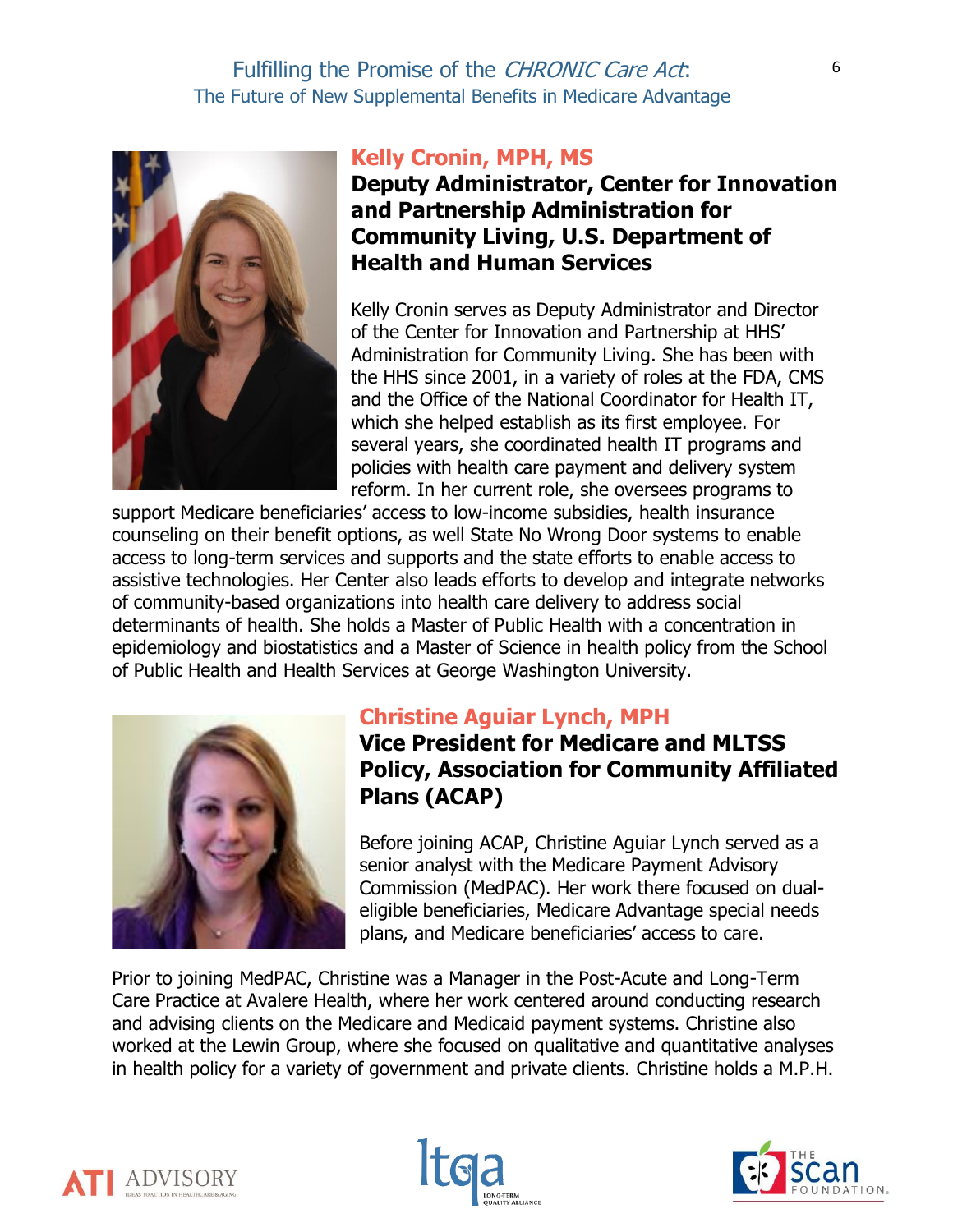in Health Policy from the University of Michigan and a B.S. in Human Biology, Health and Society from Cornell University.



## **Marc A. Cohn, PHD**

## **Co-Director of the LeadingAge LTSS Center at UMass Boston**

Marc A. Cohen, PhD, is co-director of the LeadingAge LTSS Center @UMass Boston. Cohen is a professor of gerontology at the University of Massachusetts Boston and research director at Community Catalyst. Prior to joining UMass Boston, he was chief research and development officer, former president, and co-founder of LifePlans, Inc., a long-term care research and risk-management company.

During his 30-year career, Cohen led major research studies related to issues affecting financing and delivery of long-term services and supports, led a national demonstration of a new falls-prevention program sponsored by the U.S. Department of Health and Human Services, and worked with managed care plans implementing new models of care designed to reduce hospital readmissions.

Cohen received an MA from the Kennedy School of Government at Harvard University, and a PhD from the Heller School at Brandeis University.



### **Kali Peterson, MS, MPA Program Officer, The SCAN Foundation**

Kali Peterson serves as a Program Officer at The SCAN Foundation. In this role, she oversees a grant portfolio focused on long-term care financing and advancing person-centered and integrated care for complex care populations. Kali's experience includes project management, public administration, and policy analysis with the United Nation's Department of Economic and Social Affairs, the 2005 White House Conference on Aging, and the VA Geriatric Research, Education and Clinical Center.





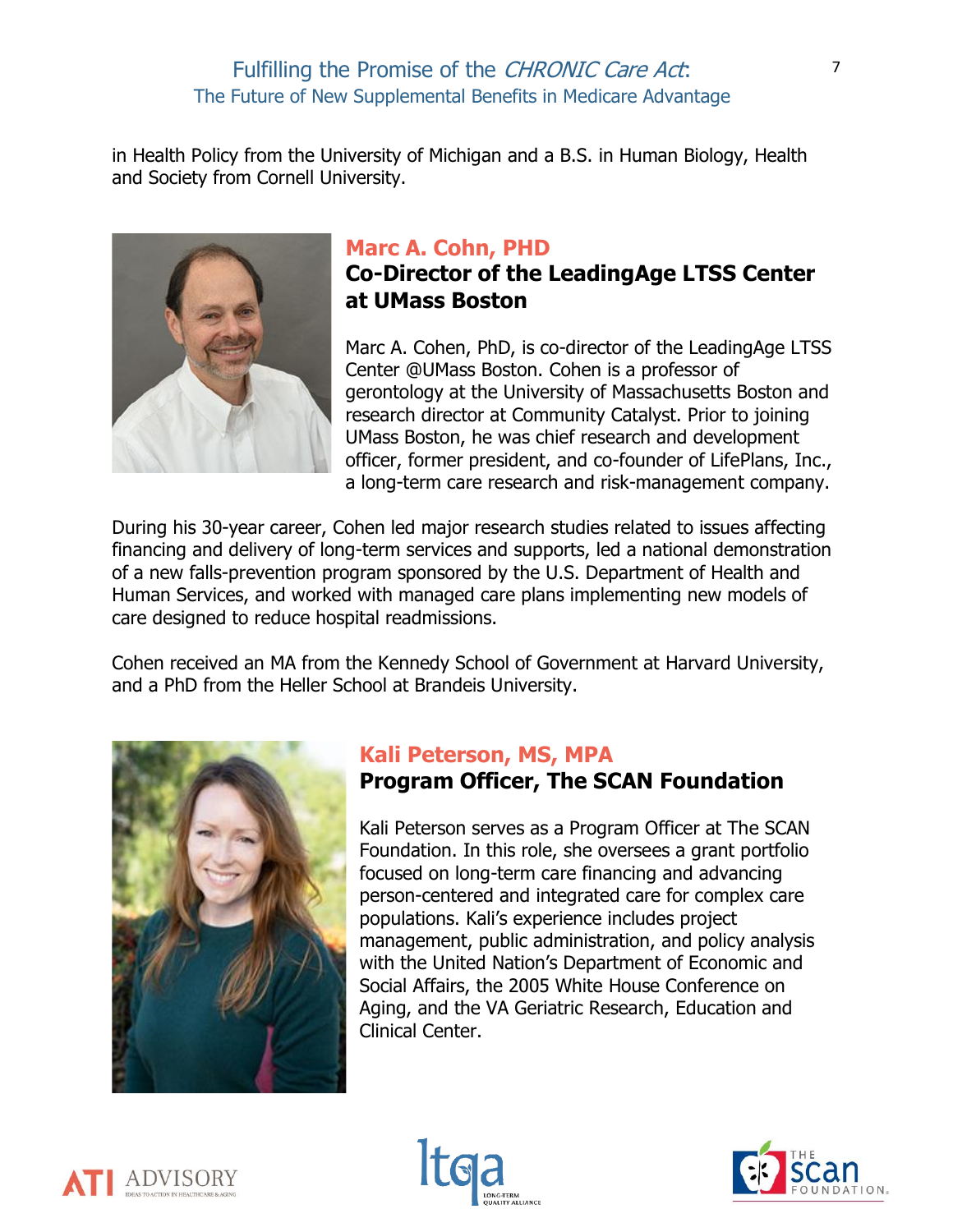Kali holds a joint Master of Science in Gerontology from the USC Davis School of Gerontology and a Master of Public Administration from the USC Price School of Public Policy. She also completed a bachelor's degree in Mass Communications at the University of California, Berkeley.



## **Tyler Overstreet Cromer, MPA Principal, ATI Advisory**

Tyler Overstreet Cromer possesses more than a decade of experience in federal health policy and budget at the Office of Management and Budget (OMB). Most recently, Tyler served as a senior executive at OMB providing oversight and expertise for budget development and execution across the Department of Health and Human Services. She is particularly interested in payment policy and healthcare delivery system reform and in providing insights to clients building on her years of experience shaping federal policy on these topics. Tyler was in on the ground floor of many of the reforms to traditional

Medicare, having led efforts at OMB related to the Center for Medicare and Medicaid Innovation (CMMI) since its inception until her arrival at ATI. Tyler also worked on the initial design and regulations implementing the Medicare Shared Savings Program. She has provided oversight of and guidance to various other health programs and agencies, including the Older Americans Act programs administered by the Administration for Community Living, federal policy related to electronic medical records, and the administrative budget of the Centers for Medicare and Medicaid Services.

Tyler has a Masters of Public Administration from the Maxwell School at Syracuse University and a Bachelor of Arts from Wake Forest University.





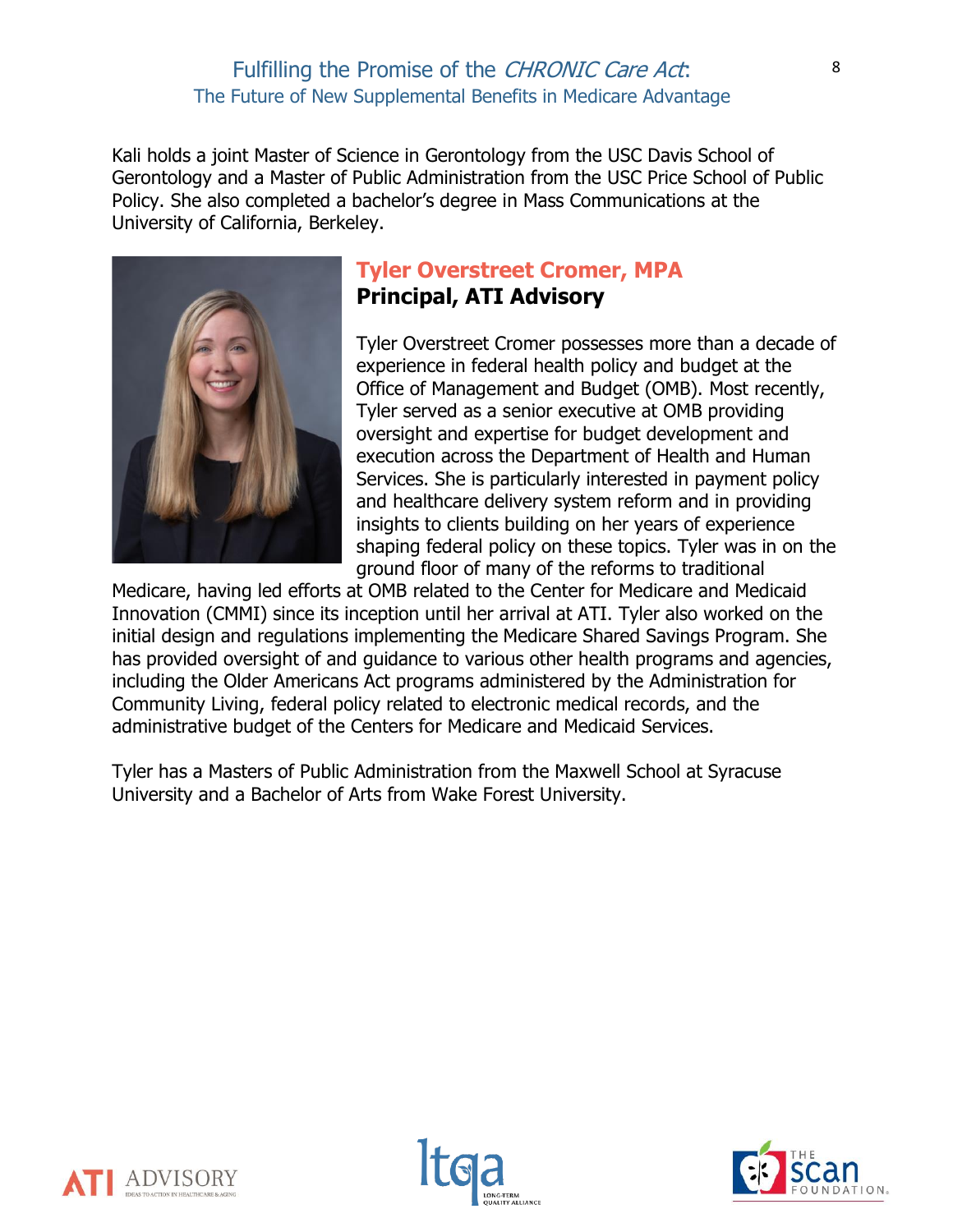

### **Mary Kaschak CEO, Long-Term Quality Alliance**

Ms. Kaschak is Chief Executive Officer of the Long-Term Quality Alliance (LTQA) and the affiliated National MLTSS Health Plan Association in Washington, DC. As CEO of LTQA, she is committed to advancing affordable, highvalue, integrated long-term services and supports (LTSS) for people of all ages. Prior to joining LTQA in 2018, Ms. Kaschak was Deputy Director of the Aging and Disability Business Institute a USAging (formerly National Association of Area Agencies on Aging). At the Business Institute, Ms. Kaschak played a lead role in advancing the readiness and business acumen of community-based organizations (CBOs) to successfully engage in the design and delivery of

integrated care systems for older adults and younger adults with disabilities.

Prior to her time with the Business Institute, Ms. Kaschak worked with n4a in several other capacities. She served as n4a's Senior Program Manager of Capacity Building and Integrated Care, Program Manager of CBO Capacity Development, and Program Coordinator of Medicare and Benefits Outreach. Ms. Kaschak studied Gerontology at Miami University.





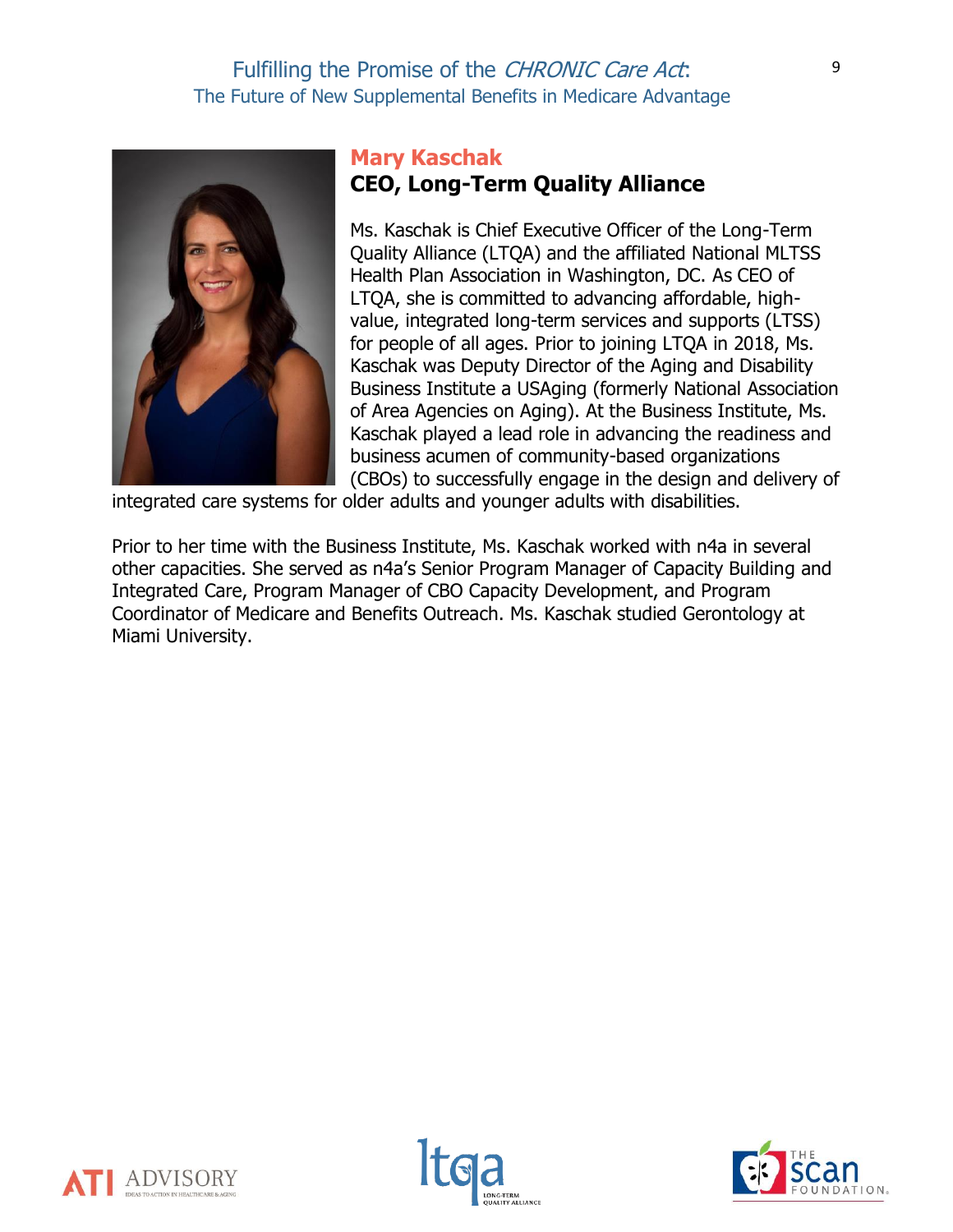### **THE GUIDING PRINCIPLES**

#### A TURNING POINT IN MEDICARE POLICY:

Guiding Principles for New Flexibility Under Special Supplemental Benefits for the Chronically III







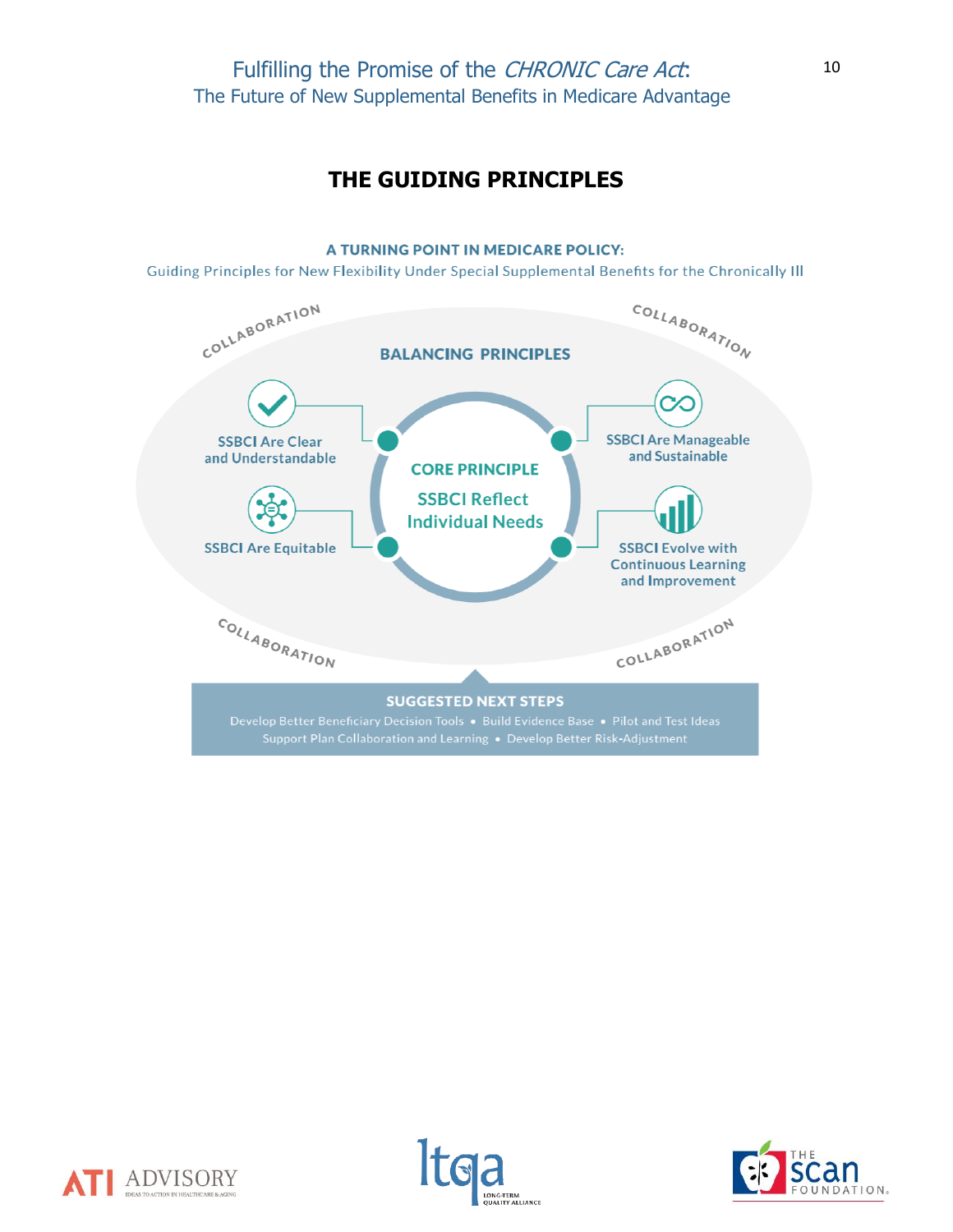#### **SSBCI LEADERSHIP CIRCLE MEMBERS**

**Amy Abdnor** Arnold Ventures

**Melinda Abrams** The Commonwealth Fund

**Gretchen Alkema** The SCAN Foundation

**Liza Assatourians** America's Health Insurance Plans

**Howard Bedlin** National Council on Aging

**Amber Christ** Justice in Aging

**Henry Claypool** Community Living Policy Center, UCSF

**Marc Cohen** LeadingAge LTSS Center @UMass Boston

**Lindsey Copeland** Medicare Rights Center

**Nicole Fallon** LeadingAge

**Marty Ford** The Arc of the United States

**Howard Gleckman** Urban Institute

**Robin Goracke** Better Medicare Alliance

**Kathy Hempstead** Robert Wood Johnson Foundation

**Greg Jones** CVS Health, Aetna **Keavney Klein** Kaiser Permanente

**Jennifer Kowalski** Anthem, Inc.

**Nicole Lowery** Humana, Inc.

**Christine Aguiar Lynch** Association for Community Affiliated Plans

**Kedar Mate** Institute for Healthcare Improvement

**Andy McMahon** UnitedHealthcare

**Arielle Mir** Arnold Ventures

**Cheryl Phillips** SNP Alliance

**Lisa Roth** SCAN Health Plan

**Siena Ruggeri** Community Catalyst

**Marisa Scala-Foley** USAging, Aging and Disability Business **Institute** 

**Michelle Soper** Commonwealth Care Alliance

**Nora Super** Milken Institute

**Lucy Theilheimer** Meals on Wheels America